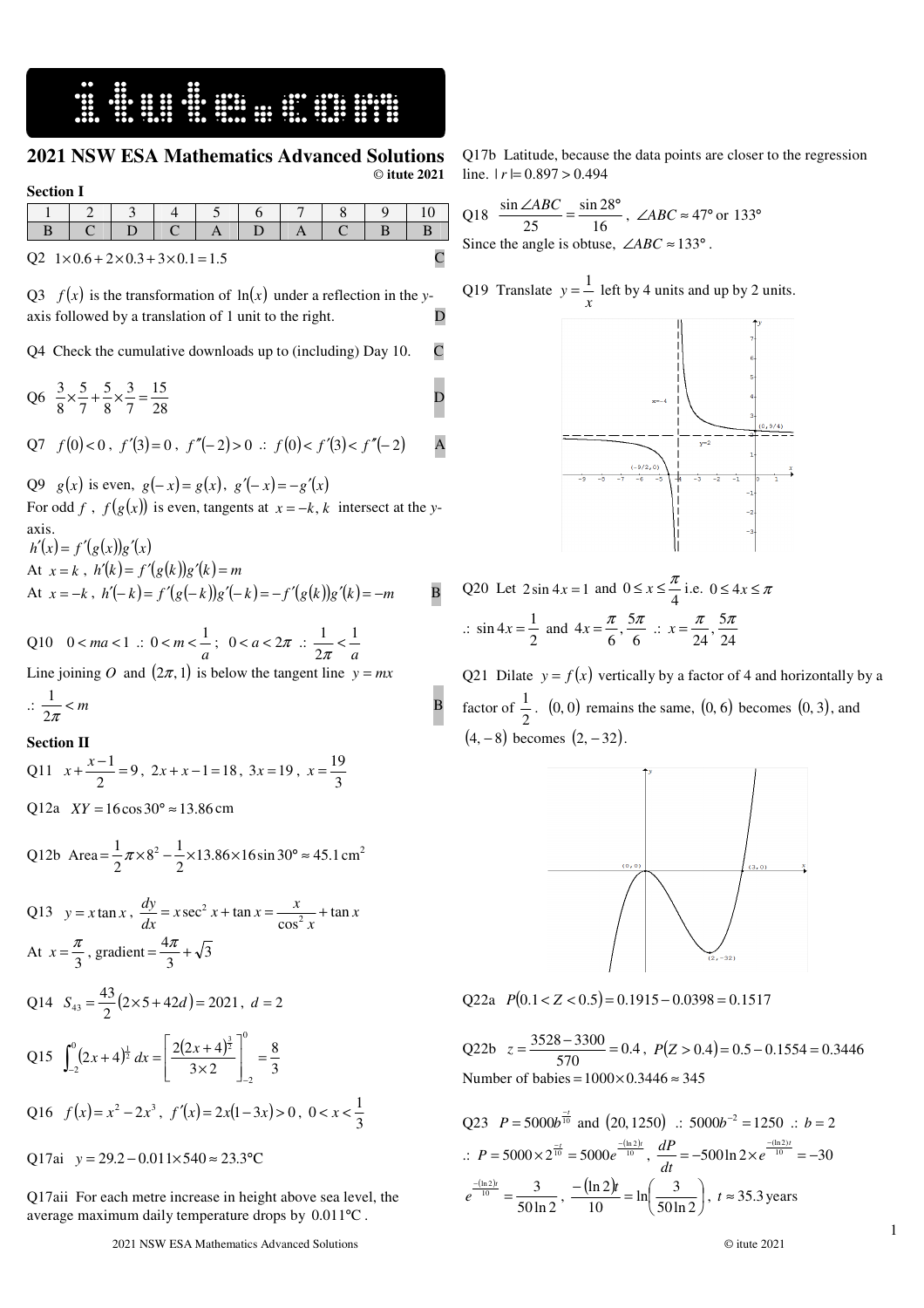## **WEBSTERN**

Q24 Area of shaded region

$$
= \frac{1}{2}(2)(3) + \int_{2}^{4} \frac{3}{x-1} dx = 3 + [3\ln(x-1)]_{2}^{4} = 3 + 3\ln 3
$$

Q25 After the  $8<sup>th</sup>$  deposit, amount =  $1000 \times 8.2132 = 8213.20$  dollars 2

Two more years, amount  $8213.20 \times \left(1 + \frac{1.25}{100}\right) \approx 8419.81$  $8213.20 \times \left(1 + \frac{1.25}{100}\right)$  ≈  $\left(1+\frac{1.25}{1.25}\right)$ l  $\times \left(1 + \frac{1.25}{100}\right)^2 \approx 8419.81$  dollars

Q26a  $y = -5(t^2 - 14t + 49) + 5 \times 49 + 100 = -5(t - 7)^2 + 345$ Max height of 345 m when  $t = 7$  s

Q26b Ground:  $-5(t-7)^2 + 345 = 0$ ,  $(t-7)^2 = 69$ .:  $t = \sqrt{69} + 7$  $=\frac{dy}{dt} = -10(t-7) = -10\sqrt{69}$  $v = \frac{dy}{dt} = -10(t-7) = -10\sqrt{69}$  ms<sup>-1</sup>

Q27a



Q27b 
$$
E = \int_{a}^{b} 400 \sin \frac{\pi}{12} t dt = \left[ -\frac{12}{\pi} \times 400 \cos \frac{\pi}{12} t \right]_{a}^{b}
$$
  
 $\therefore E = \frac{4800}{\pi} \left( \cos \frac{a\pi}{12} - \cos \frac{b\pi}{12} \right)$ 

Q27c 
$$
E = \frac{4800}{\pi} \left( \cos \frac{3\pi}{12} - \cos \frac{b\pi}{12} \right) \ge 300
$$
  
\n $\therefore \cos \frac{b\pi}{12} \le 0.510757, \frac{b\pi}{12} \ge 1.03473, b \ge 3.95238$   
\nLeast wait time  $\approx 3.95238 - 3 = 0.95238$  h  $\approx 57.14 \approx 57$  minutes

Q27d Less time (see graph below)

ln 2

l



Q28a  $\int_{0}^{3} (8-2^{x}) dx = \int_{0}^{3} (8-e^{(\ln 2)x}) dx = \left[ 8x - \frac{e^{(\ln 2)x}}{\ln 2} \right]^{3}$  $\mathbf{0}$  $\boldsymbol{0}$  $\int_{0}^{3} (8-x^{2}) dx = \int_{0}^{3} (8-x^{2}) dx$  $\int_0^{\infty} (8-2^x)dx = \int_0^{\infty} (8-e^{(\ln 2)x})dx = \left[ 8x - \frac{e^{(\ln 2)x}}{\ln 2} \right]$  $\overline{\phantom{a}}$  $\int_0^3 (8-2^x) dx = \int_0^3 (8-e^{(\ln 2)x}) dx = \left| 8x - \frac{e^{(\ln 2)x}}{\ln 2} \right|^5$  $\left(\frac{1}{\ln 2}\right)$  = 24 –  $\frac{7}{\ln 2}$ 1  $8 \times 3 - \frac{2^3}{\ln 2} - \left(-\frac{1}{\ln 2}\right) = 24 \left(-\frac{1}{\cdots}\right)$  $= 8 \times 3 - \frac{2^3}{1 \cdot 2} - \left(-\frac{2^3}{1 \cdot 2^3}\right)$ 

Q28b  $g(x)$  is the reflection of  $f(x)$  in both axes and then translation by 5 units to the right.



Q28c 
$$
\int_2^5 g(x) dx = \int_2^5 - f(- (x - 5)) dx = \int_{-3}^0 f(- u) du
$$
  
=  $\int_3^0 f(v) dv = -\int_0^3 f(v) dv = -\left(24 - \frac{7}{\ln 2}\right) = -24 + \frac{7}{\ln 2}$ 

Q29a  $A_0 = 5000$ ,  $A_1 = 5000 \left(1 + \frac{3}{100}\right) + 1000$  $n_1 = 5000 \left( 1 + \frac{3}{100} \right) +$  $\left(1+\frac{3}{100}\right)$ l  $A_1 = 5000\left(1 + \frac{3}{100}\right) + 1000$ ,  $A_2 = 1.03A_1 + 1000$  $A_3 = 1.03A_2 + 1000 \approx 8554.54$ 

Q29b 
$$
PV = P \times \frac{1 - (1 + r)^{-n}}{r}
$$
, 30025.83 = 2000 ×  $\frac{1 - 1.03^{-n}}{0.03}$   
∴ 1.03<sup>n</sup> ≈ 1.8195,  $n \approx \frac{\ln 1.8195}{\ln 1.03} \approx 20.25$  ∴ 20 without a width of \$2000

Q30 
$$
P(X \le x) = F(x) = 1 - e^{-0.01x} = 0.99
$$
,  $e^{-0.01x} = 0.01$ ,  $x = 460.52$ 

Q31 
$$
m = \frac{dy}{dx} = 2x
$$
, at  $x = a$ ,  $\frac{y - (a^2 - 1)}{x - a} = 2a$   $\therefore$   $y = 2ax - a^2 - 1$   
The tangents pass through  $(3, -8)$   $\therefore -8 = 6a - a^2 - 1$   $\therefore$   $a = -1, 7$   
The tangents  $y = 2ax - a^2 - 1$   $\therefore$   $y = -2x - 2$ ,  $y = 14x - 50$ 

Q32

 $\overline{a}$ 



Females:  $\mu + 2\sigma = 175$  and  $\mu - \sigma = 160.6$ .:  $\mu = 165.4$  and  $\sigma = 4.8$ Males:  $\mu = 1.05 \times 165.4 = 173.67$  and  $\sigma = 1.1 \times 4.8 = 5.28$ Selected male:  $Pr(H < h) = 84\%$ ,  $h = \mu + \sigma = 173.67 + 5.28 = 178.95$  cm

Q33a 
$$
\int_0^6 \frac{Ax}{x^2 + 4} dx = 1
$$
,  $\frac{A}{2} \int_0^6 \frac{2x}{x^2 + 4} dx = 1$   
Let  $u = x^2 + 4$ ,  $\frac{A}{2} \int_4^{40} \frac{1}{u} du = 1$ ,  $\frac{A}{2} [\ln u]_4^{40} = 1$ ,  $\frac{A}{2} \ln 10 = 1$ ,  $A = \frac{2}{\ln 10}$ 

ln 2